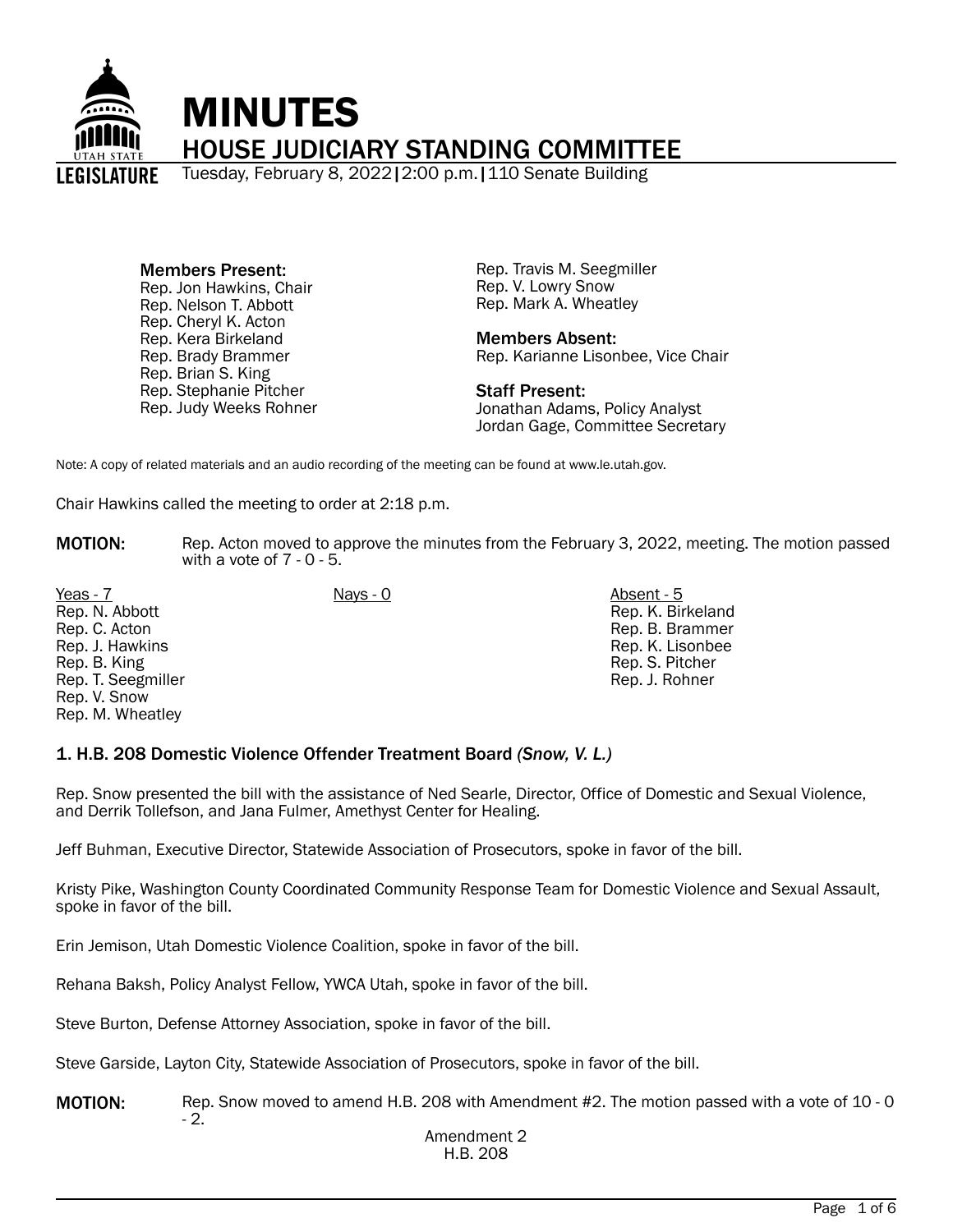## HOUSE JUDICIARY STANDING COMMITTEE **February 8, 2022**

1. Page 2, Lines 32 through 34:<br>32 As used in this part:

- As used in this part:
- 33 (1) "Board" means the Domestic Violence Offender Treatment Board created in<br>34 Section {-63M-7-803, } 63M-7-702.
- Section { 63M-7-803. } 63M-7-702.
- 2. Page 2, Lines 53 through 57:<br>53 (g) the director of the Divisic
- 53 (g) the director of the Division of Juvenile Justice Services, or the director's designee;<br>54 (<del>(h) one judge appointed by the presiding officer of the Utah Judicial Council: [1]</del>
- $\{\hat{}$  (h) one judge appointed by the presiding officer of the Utah Judicial Council; }
- 55  $\{\frac{(i)}{2}\}$  (h) one individual who represents the Administrative Office of the Courts appointed by 56 the state court administrator: and
- 56 the state court administrator; and<br>57 <del>(i) nine )</del> (i) ten individuals appo  $\{\{\}$  i) ten individuals appointed by the executive director of the commission, including:

3. Page 3, Lines 64 through 70:<br>64 (ii) one individual who repres

(ii) one individual who represents an association of criminal defense attorneys;

- (iii) one criminal defense attorney who primarily represents indigent criminal defendants;<br>65 ((iii) (iv) one individual who represents an association of prosecuting attorneys;
- 65  $\frac{f\{iii\}}{(v)}$  one individual who represents an association of prosecuting attorneys;<br>66  $\frac{f\{iv\}}{(v)}$  one individual who represents law enforcement:
- $\{\overline{(iv)}\}\$  (v) one individual who represents law enforcement;
- $\frac{1}{2}$   $\frac{1}{2}$   $\frac{1}{2}$  one individual who represents an association of criminal justice victim advocates;<br>68 and
- 68 <u>and</u><br>69 <del>{ (</del>
- $\{\overline{(v_i)}\}$  (vii) one individual who represents a nonprofit organization that provides domestic
- 70 violence victim advocate services.

Yeas - 10 Nays - 0 Absent - 2 Rep. N. Abbott Rep. C. Acton Rep. K. Birkeland Rep. B. Brammer Rep. J. Hawkins Rep. B. King Rep. S. Pitcher Rep. J. Rohner Rep. V. Snow Rep. M. Wheatley

Rep. K. Lisonbee Rep. T. Seegmiller

MOTION: Rep. Brammer moved to pass H.B. 208 out favorably. The motion passed with a vote of 10 - 0 - 2.

Yeas - 10 Nays - 0 Absent - 2 Rep. N. Abbott Rep. C. Acton Rep. K. Birkeland Rep. B. Brammer Rep. J. Hawkins Rep. B. King Rep. S. Pitcher Rep. J. Rohner Rep. V. Snow Rep. M. Wheatley

Rep. K. Lisonbee Rep. T. Seegmiller

## 2. H.B. 248 Juvenile Amendments *(Snow, V. L.)*

Rep. Snow presented bill with the assistance of Ericka Evans and Jacqueline Carlton.

Rep. Brammer assumed the chair.

Rep. Hawkins resumed the chair.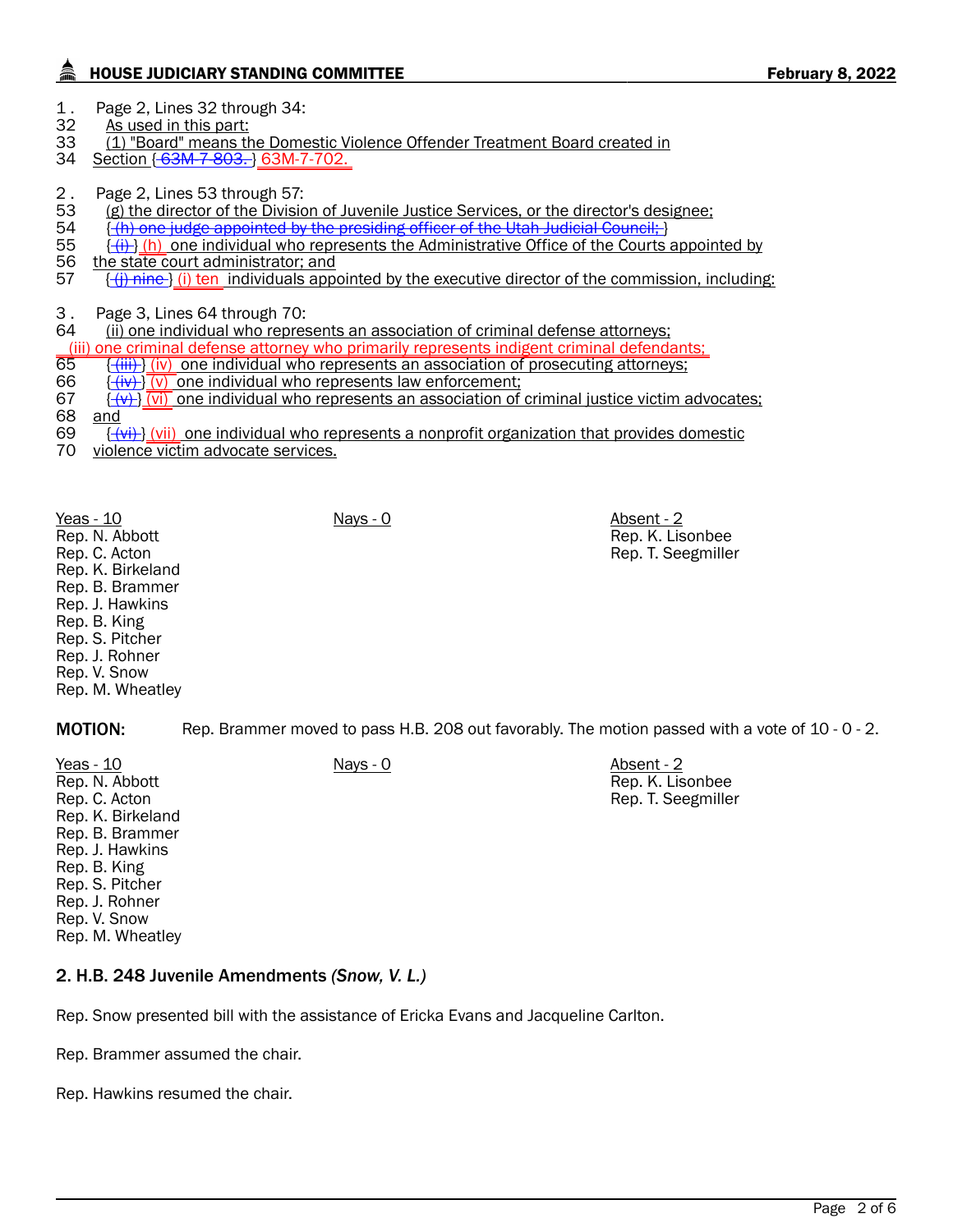# HOUSE JUDICIARY STANDING COMMITTEE **February 8, 2022**

Rep. K. Lisonbee Rep. T. Seegmiller

Kayley Richards, Juvenile Justice Specialist, Utah Board of Juvenile Justice Legislative Committee, Utah Commission on Juvenile Justice, spoke in favor of the bill.

MOTION: Rep. Snow moved to replace H.B. 248 with 2nd Substitute H.B. 248. The motion passed with a vote of 10 - 0 - 2.

Yeas - 10 Nays - 0 Absent - 2 Rep. N. Abbott Rep. C. Acton Rep. K. Birkeland Rep. B. Brammer Rep. J. Hawkins Rep. B. King Rep. S. Pitcher Rep. J. Rohner Rep. V. Snow Rep. M. Wheatley

**MOTION:** Rep. Pitcher moved to pass 2nd Substitute H.B. 248 out favorably. The motion passed with a vote of 10 - 0 - 2.

Yeas - 10 Nays - 0 Absent - 2 Rep. N. Abbott Rep. C. Acton Rep. K. Birkeland Rep. B. Brammer Rep. J. Hawkins Rep. B. King Rep. S. Pitcher Rep. J. Rohner Rep. V. Snow Rep. M. Wheatley Rep. K. Lisonbee Rep. T. Seegmiller

#### 3. H.B. 249 Juvenile Recodification Cross References *(Snow, V. L.)*

Rep. Snow presented bill with the assistance of Ericka Evans and Jacqueline Carlton.

**MOTION:** Rep. Snow moved to replace H.B. 249 with 1st Substitute H.B. 249. The motion passed with a vote of  $10 - 0 - 2$ .

| Yeas - 10<br>Rep. N. Abbott<br>Rep. C. Acton<br>Rep. K. Birkeland<br>Rep. B. Brammer<br>Rep. J. Hawkins<br>Rep. B. King | <u>Nays - 0</u> | Absent - 2<br>Rep. K. Lisonbee<br>Rep. T. Seegmiller |
|-------------------------------------------------------------------------------------------------------------------------|-----------------|------------------------------------------------------|
| Rep. S. Pitcher<br>Rep. J. Rohner<br>Rep. V. Snow<br>Rep. M. Wheatley                                                   |                 |                                                      |

**MOTION:** Rep. Acton moved to pass 1st Substitute H.B. 249 out favorably. The motion passed with a vote of  $10 - 0 - 2$ .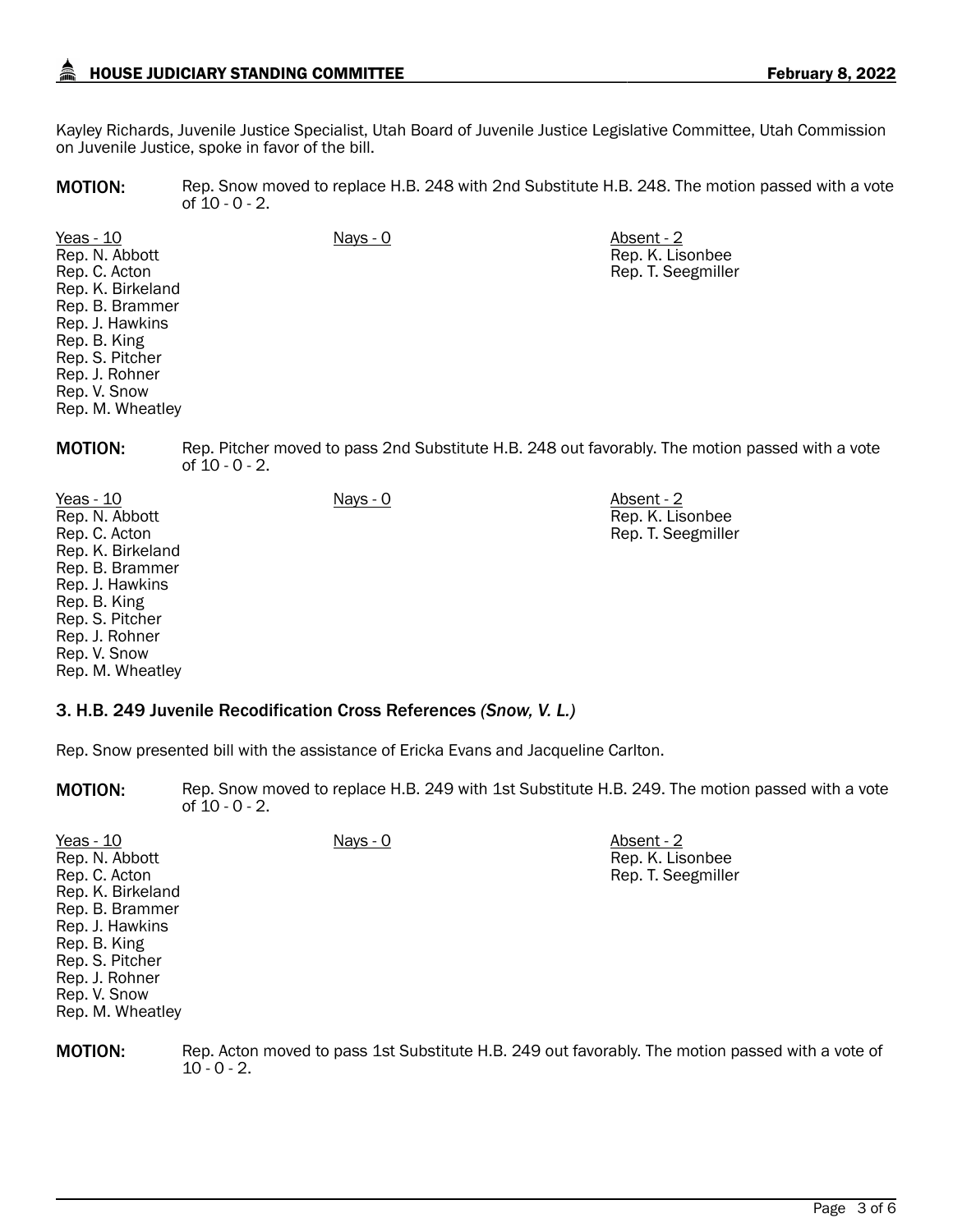Yeas - 10 Nays - 0 Absent - 2 Rep. N. Abbott Rep. C. Acton Rep. K. Birkeland Rep. B. Brammer Rep. J. Hawkins Rep. B. King Rep. S. Pitcher Rep. J. Rohner Rep. V. Snow Rep. M. Wheatley

Rep. K. Lisonbee Rep. T. Seegmiller

## 4. 1st Sub. H.B. 148 Commitment in Criminal Proceedings *(Abbott, N.)*

Rep. Abbott presented the bill.

Mark Moffat, criminal defense attorney, spoke in favor of the bill.

Rena Rogers, PEP Utah, spoke against the bill.

Tom Ross, Executive Director, Commission on Criminal and Juvenile Justice, spoke against the bill.

Sherri Wittwer, Peers Embowering Peers, spoke against the bill.

Travis Wood, Utah Association of Counties and Utah Behavioral Health Council, spoke against the bill.

Ginger Phillips, Peers Empowering Peers, spoke against the bill.

Jeff Buhman, Executive Director, Statewide Association of Prosecutors, commented on the bill.

MOTION: Rep. Abbott moved to replace 1st Substitute H.B. 148 with 3rd Substitute H.B. 148. The motion passed with a vote of 8 - 0 - 4.

| Yeas - 8         | Nays - 0 | Absent - 4         |
|------------------|----------|--------------------|
| Rep. N. Abbott   |          | Rep. K. Birkeland  |
| Rep. C. Acton    |          | Rep. K. Lisonbee   |
| Rep. B. Brammer  |          | Rep. T. Seegmiller |
| Rep. J. Hawkins  |          | Rep. V. Snow       |
| Rep. B. King     |          |                    |
| Rep. S. Pitcher  |          |                    |
| Rep. J. Rohner   |          |                    |
| Rep. M. Wheatley |          |                    |

MOTION: Rep. Abbott moved to pass 3rd Substitute H.B. 148 out favorably. The motion passed with a vote of  $6 - 2 - 4$ .

Yeas - 6 Nays - 2 Nays - 2 Absent - 4 Rep. N. Abbott Rep. C. Acton Rep. B. Brammer Rep. J. Hawkins Rep. S. Pitcher Rep. J. Rohner

Rep. B. King Rep. M. Wheatley Rep. K. Birkeland Rep. K. Lisonbee Rep. T. Seegmiller Rep. V. Snow

5. H.B. 229 Property and Financial Offense Amendments *(Brammer, B.)*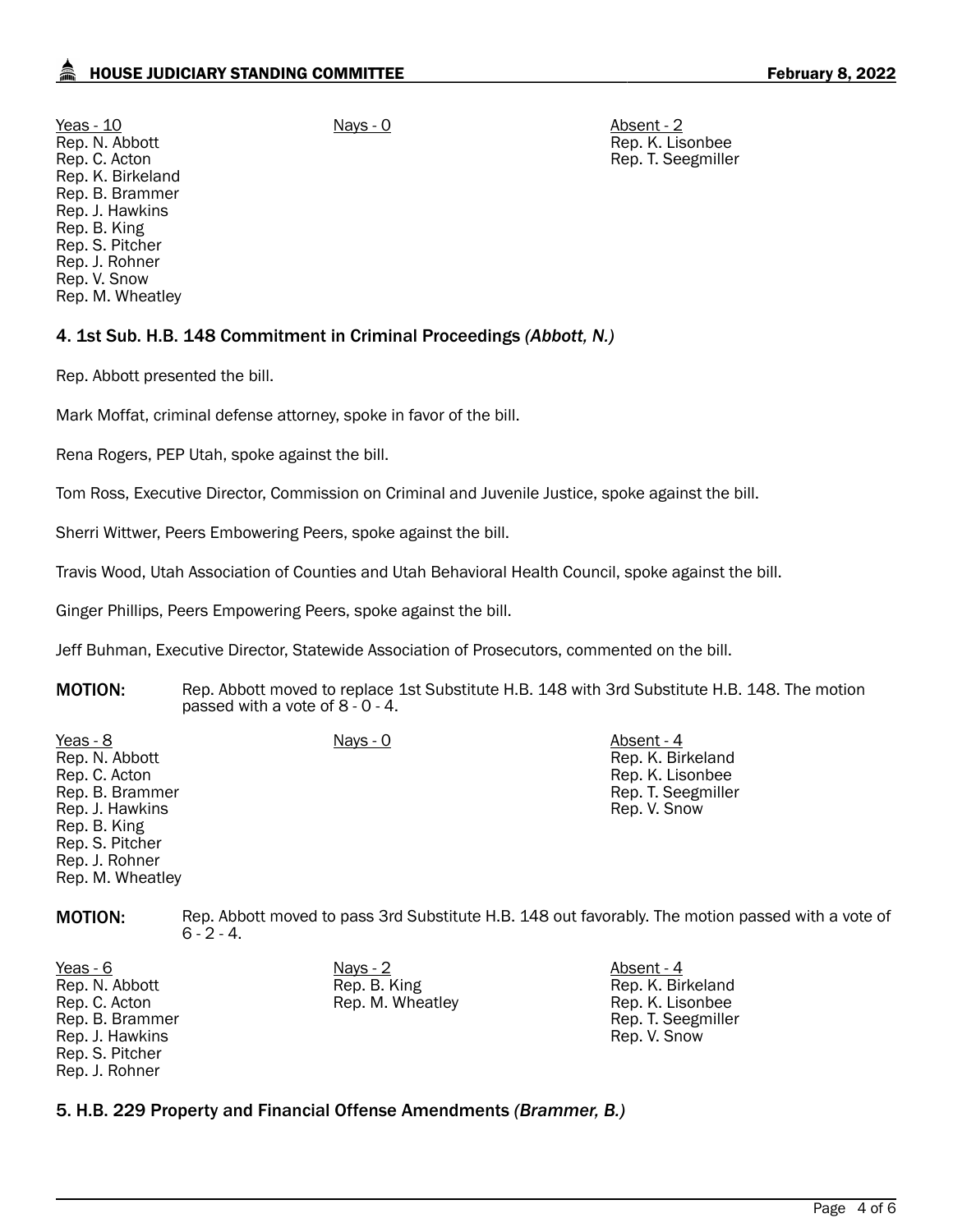Rep. Brammer presented the bill with the assistance of Craig Barlow, Director, Justice Division, Utah Attorney General's Office.

Rachel Walker, Ogden City Police Department, spoke in favor of the bill.

Kaye Lynn Wootton, Director, Medicaid Fraud and Patient Abuse Division, Attorney General's Office, spoke in favor of the bill.

Jeremy Cuttingham, Public Policy Director, Alzheimer's Association Utah Chapter, spoke in favor of the bill.

Steve Burton, Defense Attorney Association, commented on the bill.

Richard Larson, Litigation Section Chief, Davis County Attorney's Office, and Statewide Association of Prosecutors, spoke in favor of the bill.

Mark Moffat, criminal defense attorney, spoke against the bill.

MOTION: Rep. Brammer moved to amend H.B. 229 with Amendment #1. The motion passed with a vote of 7  $-0 - 5.$ 

Amendment 1 H.B. 229

1 . Page 8, Lines 220 through 225:

220 (1) As used in this section, "high-value property or financial offense" means any of the 221 following offenses that is punishable as a felony:

221 following offenses that is punishable as a felony:<br>222 – (a) securities fraud. Sections 61-1-1 and 61-1-2

222 (a) securities fraud, Sections 61-1-1 and 61-1-21;<br>223 (b) sale by an unlicensed broker-dealer, agent,  $\{-\alpha\}$ 

(b) sale by an unlicensed broker-dealer, agent, { or investment advisor } investment adviser, or investment <u>adviser representative ,</u> Sections 61-1-3<br>224 and 61-1-21:

and  $61-1-21$ ;

225 (c) offer or sale of unregistered security, Sections 61-1-7 and 61-1-21;

Yeas - 7 Nays - 0 Absent - 5 Rep. N. Abbott Rep. C. Acton Rep. B. Brammer Rep. J. Hawkins Rep. S. Pitcher Rep. J. Rohner Rep. M. Wheatley

MOTION: Rep. Brammer moved to pass H.B. 229 out favorably. The motion passed with a vote of 6 - 1 - 5.

Rep. K. Birkeland Rep. B. King Rep. K. Lisonbee Rep. T. Seegmiller Rep. V. Snow

| Yeas - 6         | Nays $-1$       | Absent - 5         |
|------------------|-----------------|--------------------|
| Rep. N. Abbott   | Rep. S. Pitcher | Rep. K. Birkeland  |
| Rep. C. Acton    |                 | Rep. B. King       |
| Rep. B. Brammer  |                 | Rep. K. Lisonbee   |
| Rep. J. Hawkins  |                 | Rep. T. Seegmiller |
| Rep. J. Rohner   |                 | Rep. V. Snow       |
| Rep. M. Wheatley |                 |                    |

MOTION: Rep. Abbott moved to adjourn. The motion passed with a vote of 7 - 0 - 5.